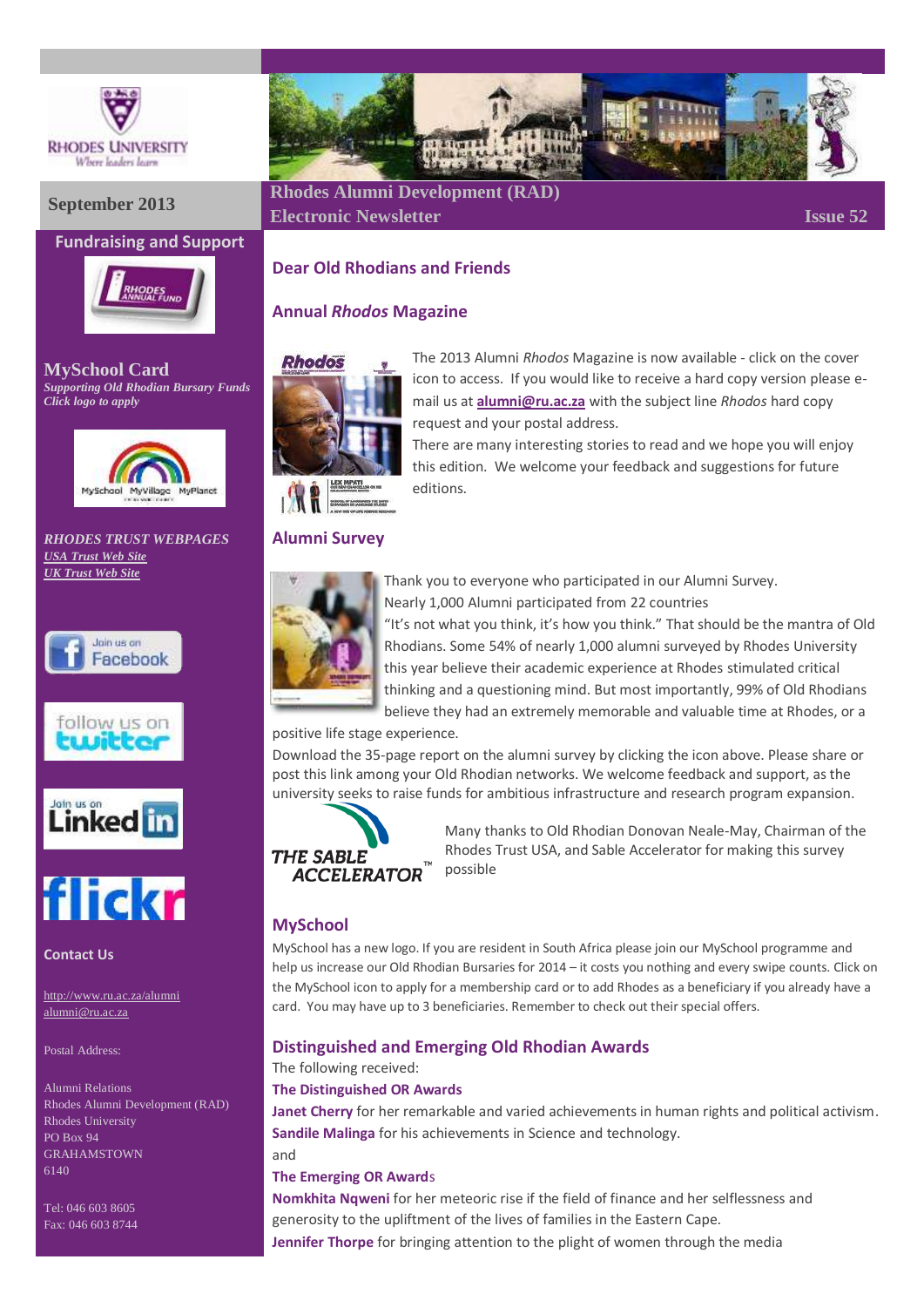*Prepared by the staff of the Rhodes Alumni Development (RAD), Rhodes University, Grahamstown, South Africa.*

#### **To Unsubscribe**

*Send an e-mail t[o alumni@ru.ac.za](mailto:alumni@ru.ac.za) with "Unsubscribe from e-news" in the subject line. Please also give your full name and if possible your 1st year at Rhodes or student number.* 

#### **2013 Functions**

#### **Reunions and Legacy Luncheons**

Cape Town (Reunion and Luncheon) – 4 October at the Cape Town Hotel School Toronto Reunion – 16 October at the Pump House Grille Co UK Reunion – 23 October at Soho House, London UK Legacy Luncheon – 23 October at Victory Services Club, London Durban (Reunion and Luncheon) – 1 November at Sicas Guest House Johannesburg (Reunion and Luncheon) 8 November Country Club Johannesburg (Auckland Park) Perth, Australia – 12 November at Claremont Yacht Club

For full details *[Click here.](http://www.ru.ac.za/alumni/events/)* Have you moved? Do you know someone who does not receive correspondence from us? If so, then e-mail contact details to **[alumni@ru.ac.za](mailto:alumni@ru.ac.za)**

#### **Fundraising Dinner in Johannesburg**

# building the future, continuin

# YOUR INVITATION TO ATTEND THE **RHODES UNIVERSITY**

FUNDRAISING GALA DINNER

Help our Vice Chancellor, Dr. Saleem Badat, Graeme Joffe, Unathi Msengana, and other Old Rhodians to raise funds for Student Financial Aid.

There is no better investment for someone than to give something back, or pay it forward, in the form of financial aid to benefit students with potential. In this way we can ensure that as many talented students as possible can enjoy a Rhodes education, graduate and become the new generation of leaders.

#### **About the Event:**

- . Our MC for the evening will be Graeme Joffe
- · Unathi Msengana will grace us with a live performance.
- . Three course dinner served with South African Wines.
- . The Interactive and Silent Auction will be hosted by Greame Joffe
- . Key Address from Dr Badat.

#### Donations can be paid through the "Donate" button on the Annual Fund web page at

https://www.ru.ac.za/alumnigiving/ To view auction items please visit:

www.ru.ac.za/alumni/events/fundraisingevents/auctionitems/

#### Venue:

Country Club Johannesburg, 1 Napier Road Auckland Park Date:

7 November 2013

#### Time:

 $10 - 00$ Dress Code: Evening Attire Cost R1000 per ticket RSVP:

s.tweddle@ru.ac.za

#### Tickets payable at:

FNB, Rhodes University, Current Account, Acc: 62145503076. Branch: Grahamstown, 210717. Reference: RFGB and your surnam For your E-tickets, Map &

**Directions Email:** t.mccarthy@ru.ac.za



*Click invite for full details*